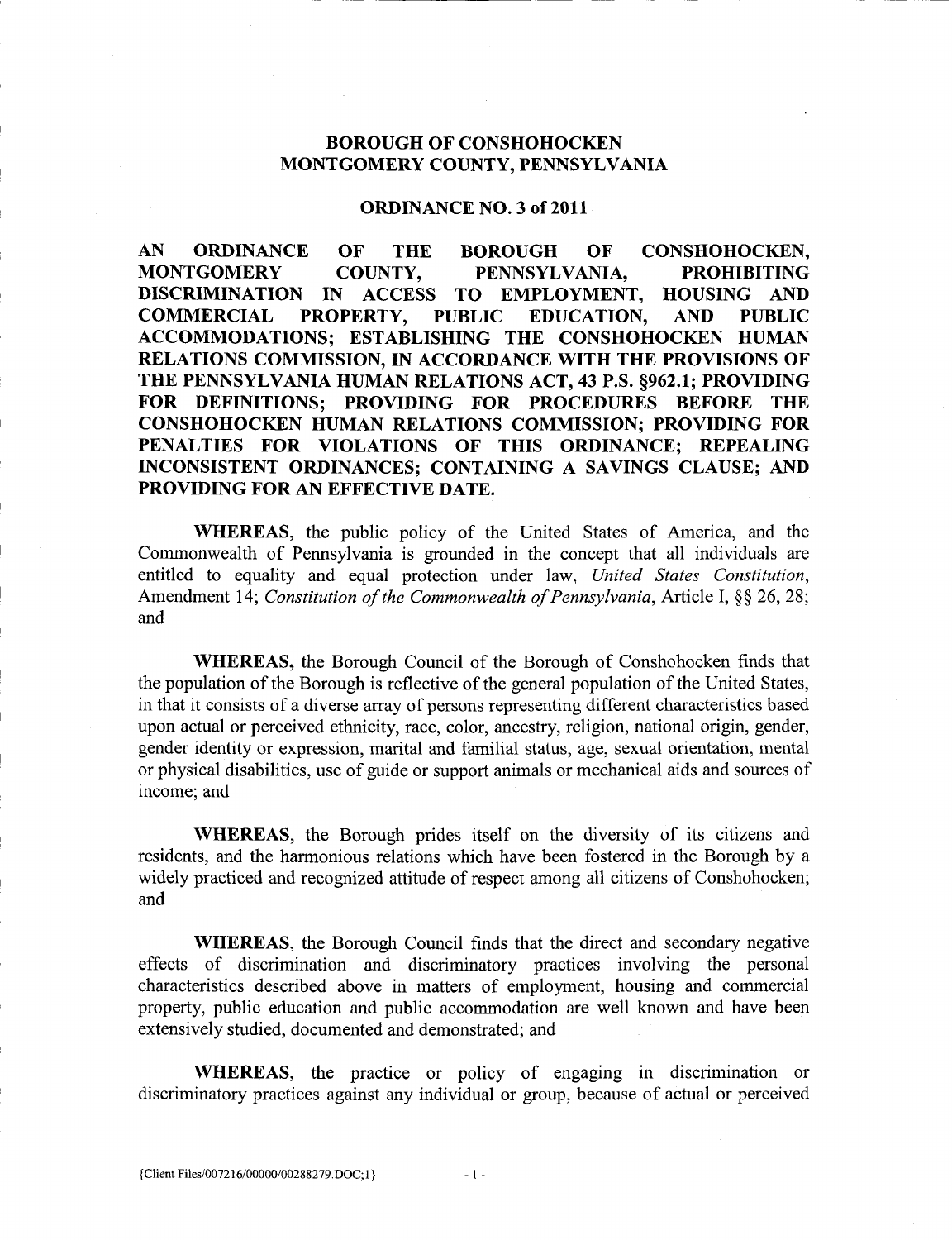ethnicity, race, color, ancestry, religion, national origin, gender, gender identity or expression, marital and familial status, age, sexual orientation, mental or physical disability, use of guide or support animals or mechanical aids and/or source of income is a matter of highest public concern, and constitutes a paramount threat to the rights, privileges, peace and good order of the citizens of Conshohocken and to guests and visitors of Conshohocken, that undermines the basic tenets of our freedom as citizens of the United States, and is utterly without place in this Borough, which has a storied tradition of fiercely defending the individual rights of its citizens; and

WHEREAS, Borough Council desires to establish and adopt an official policy of nondiscrimination in the Borough of Conshohocken, in all matters involving employment, housing and commercial property, public education and public accommodation.

NOW THEREFORE, be it, and it is hereby ORDAINED by the Council of the Borough of Conshohocken, and it is hereby ENACTED and ORDAINED by authority of same as follows:

#### SECTION I Short Title.

This Ordinance shall be known as the "Conshohocken Human Relations" Ordinance."

#### SECTION II Purpose and Declaration of Policy.

A. The Borough of Conshohocken finds that it is of high public importance to adopt appropriate legislation to insure that all persons, regardless of actual or perceived ethnicity, race, color, ancestry, religion, national origin, gender, gender identity or expression, marital and familial status, age, sexual orientation, mental or physical disability, use of guide or support animals or mechanical aids and/or source of income enjoy the full benefits of citizenship and are afforded equal opportunities for employment, housing, public education and public accommodation.

B. The Borough Council of Conshohocken hereby declares it to be the public policy of the Borough to foster equality and equal opportunity for all citizens, regardless of actual or perceived ethnicity, race, color, ancestry, religion, national origin, gender, gender identity or expression, marital and familial status, age, sexual orientation, mental or physical disability, use of guide or support animals or mechanical aids and/or source of income in all matters effecting employment, housing and commercial property, public education and public accommodation, and to safeguard the right of all persons to remain free of discrimination or discriminatory practices in any of the foregoing aspects of their lives policy of the Borough to foster equali<br>of actual or perceived ethnicity, race<br>gender identity or expression, marital<br>or physical disability, use of guide or s<br>income in all matters effecting emple<br>education and public acco

C. Nothing in this Ordinance shall be construed as supporting, endorsing or advocating any particular doctrine, point of view, or religious belief. On the contrary, it is the express purpose and intent of this Ordinance that all persons be treated fairly and

 $-2-$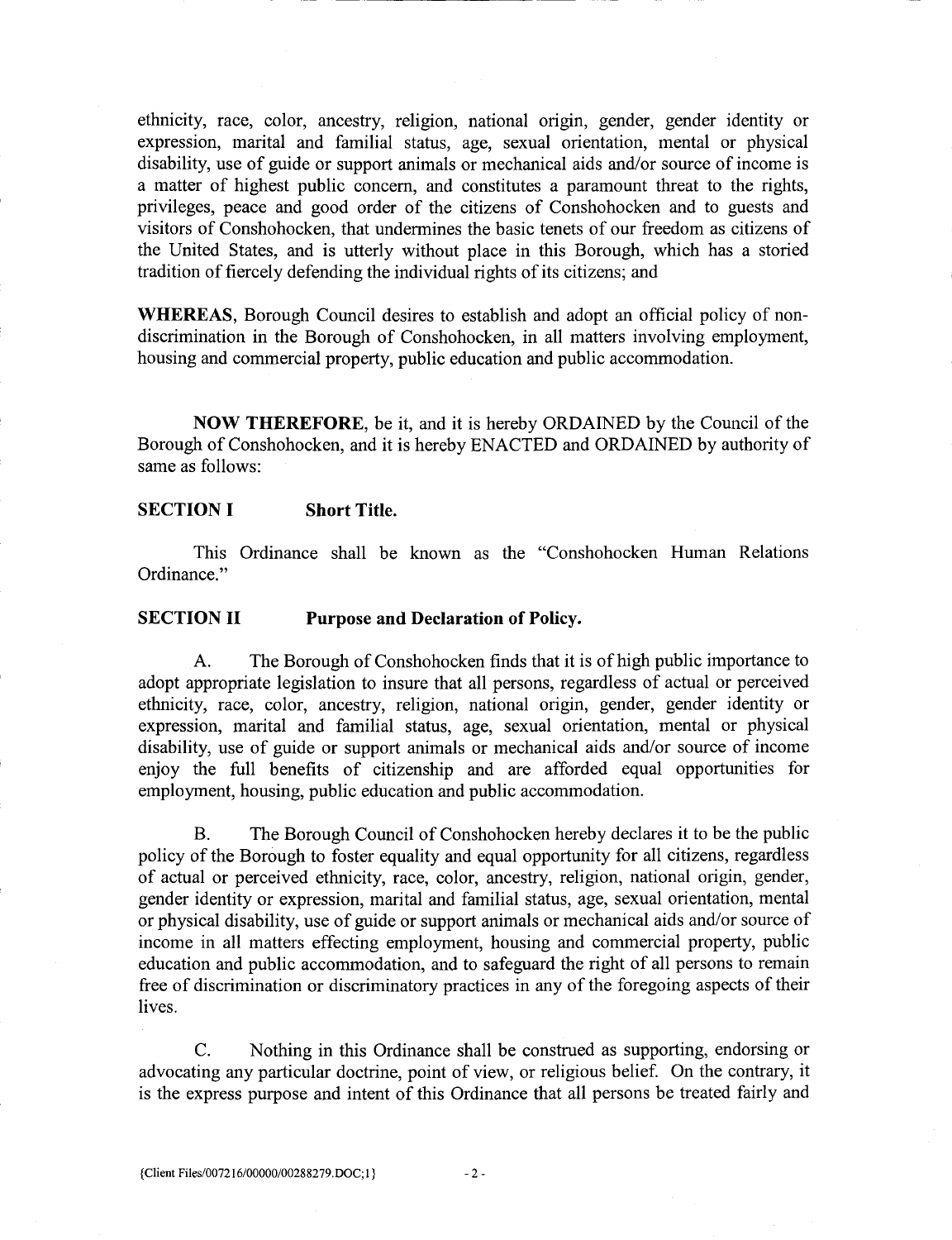equally and that all persons in the Borough of Conshohocken shall be guaranteed fair and equal treatment under law

D. This Ordinance shall be deemed an exercise of the police power of the Borough of Conshohocken, as provided under the Pennsylvania Borough Code, for the protection of the public welfare, prosperity, health and peace of the community of Conshohocken

#### SECTION III Definitions.

The following words and phrases, when appearing in this Ordinance, shall have the meanings given to them under this Section

1. BOROUGH: The Borough of Conshohocken, Montgomery County, Pennsylvania

2. BOROUGH COUNCIL: The Borough Council of Conshohocken.

3. DISCRIMINATION: The treatment or consideration, or making a distinction in favor of or against, a person based on the group, class, or category to which that person belongs rather than on individual merit. For purposes of this Ordinance distinction in favor of or against, a person based on the group, class<br>that person belongs rather than on individual merit. For purpos<br>discrimination shall specifically include, any discriminatory act(s)<br>agency, employer, discrimination shall specifically include, any discriminatory act(s) taken by any person, agency, employer, employment agency, labor organization, or public accommodation on the basis of actual or perceived ethnicity, race, color, ancestry, religion, national origin, gender, gender identity or expression, marital and familial status, age, sexual orientation, mental or physical disability, use of guide or support animals or mechanical aids and/or source of income, or any other group, class or category which is recognized under Federal or State law, including the Pennsylvania Human Relations Act, as entitled to protection under this Ordinance.

4. DISCRIMINATORY ACTS: All acts defined in the Pennsylvania Human Relations Act as unlawful discriminatory practices, regardless of whether the Pennsylvania Human Relations Act would define such practice as unlawful when that gender expression, marital status or familial status in education, housing, employment and public accommodations

practice is taken on the basis of actual or perceived sexual orientation, gender identity or gender expression, marital status or familial status in education, housing, employment and public accommodations.<br>
5. GENDER IDEN blic accommodations.<br>5. GENDER IDENTITY OR EXPRESSION: Self-perception, or<br>ion by others, as male or female, including an individual's appearance, behavior, 5. GENDER IDENTITY OR EXPRESSION: Self-perception by others, as male or female, including an individual's appearance, but or physical characteristics, that may be in accord with, or opposed to, one's anatomy chromosomal se or physical characteristics, that may be in accord with, or opposed to, one's physical anatomy, chromosomal sex, or assigned sex at birth, and shall include, but is not limited to, persons who are undergoing or who have completed sex reassignment, are transgender or gender variant gender expression, marital status or familial s<br>and public accommodations.<br>5. GENDER IDENTITY OR EXP!<br>perception by others, as male or female, include<br>or physical characteristics, that may be in ac<br>anatomy, chromosomal sex

6. EMPLOYEE: Does not include any individuals who, as a part of their employment, reside in the personal residence of the employer.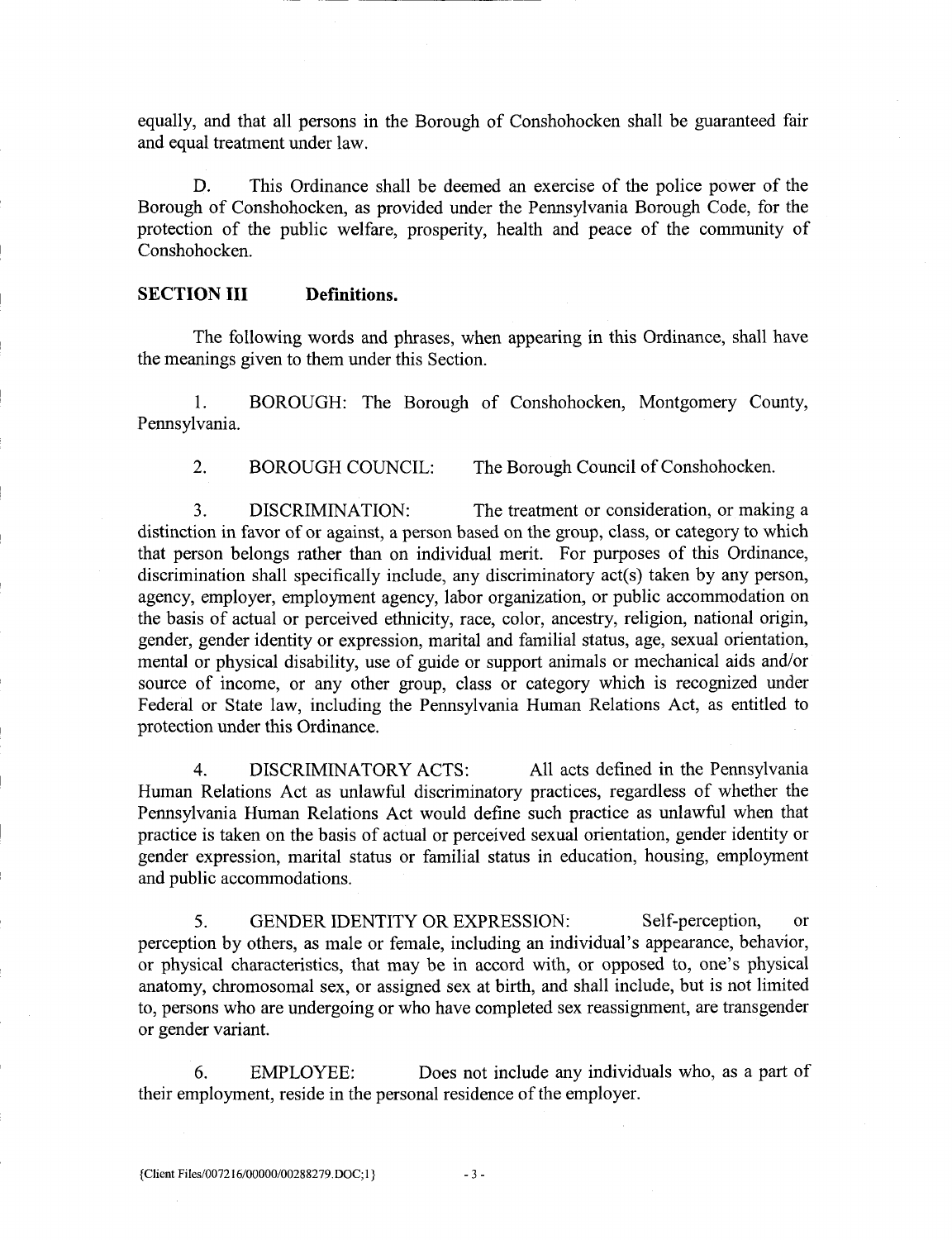7. EMPLOYER: Any person who employs four (4) or more employees, including the Borough, its departments, boards and commissions, and any other government agency within the jurisdiction of the Borough, save those of any government agency whose laws may be deemed preemptive of this Ordinance.

8. ORDINANCE: This Ordinance, which shall be referred to as the Conshohocken Human Relations Ordinance

9. PERSON: Any natural person, fraternal, civic or other membership organization, corporation, general or limited partnership, proprietorship, limited liability company, or similar business organization, including the Borough, its departments, boards and commissions, and any other for-profit and nonprofit organization.

10. PUBLIC ACCOMMODATION: Any accommodation, resort, mode of transportation or amusement which is open to, accepts, or solicits the patronage of the general public or offers goods or services, including loans, to the general public or is listed in  $\S$  4(1) of the Pennsylvania Human general public or offers goods or services, including loans, to the general public or is listed in  $\S$  4(1) of the Pennsylvania Human Relations Act, 43 P.S.  $\S$  954(1), but shall not include any accommodations which are in their nature distinctly private

11. SEXUAL ORIENTATION: Actual or perceived homosexuality, heterosexuality and/or bisexuality.

12. Any terms of this Ordinance not expressly defined herein shall be construed in a manner consistent with the Pennsylvania Human Relations Act.

### SECTION IV Unlawful Practices

A. Discrimination in employment, housing and commercial property, public education or any public accommodation is prohibited under this Ordinance

B. Retaliation against any individual because such person has opposed any practice forbidden by this Ordinance, or because such person has made a charge, testified, or assisted in any manner in any investigation or proceeding under this Ordinance is prohibited under this Ordinance

C. Aiding, abetting, inciting, compelling or coercing the doing of any act declared by this Ordinance to be an unlawful practice, or obstructing or preventing any person from complying with the provisions of this Ordinance is prohibited under this Ordinance C. Aiding, abetting, inciting, com<br>declared by this Ordinance to be an unlawful<br>person from complying with the provisions of<br>Ordinance.<br>SECTION V Exceptions<br>A. Notwithstanding any other prov<br>unlawful practice for a religio

### SECTION V Exceptions

A. Notwithstanding any other provision of this Ordinance, it shall not be an unlawful practice for a religious corporation or association not supported in whole or in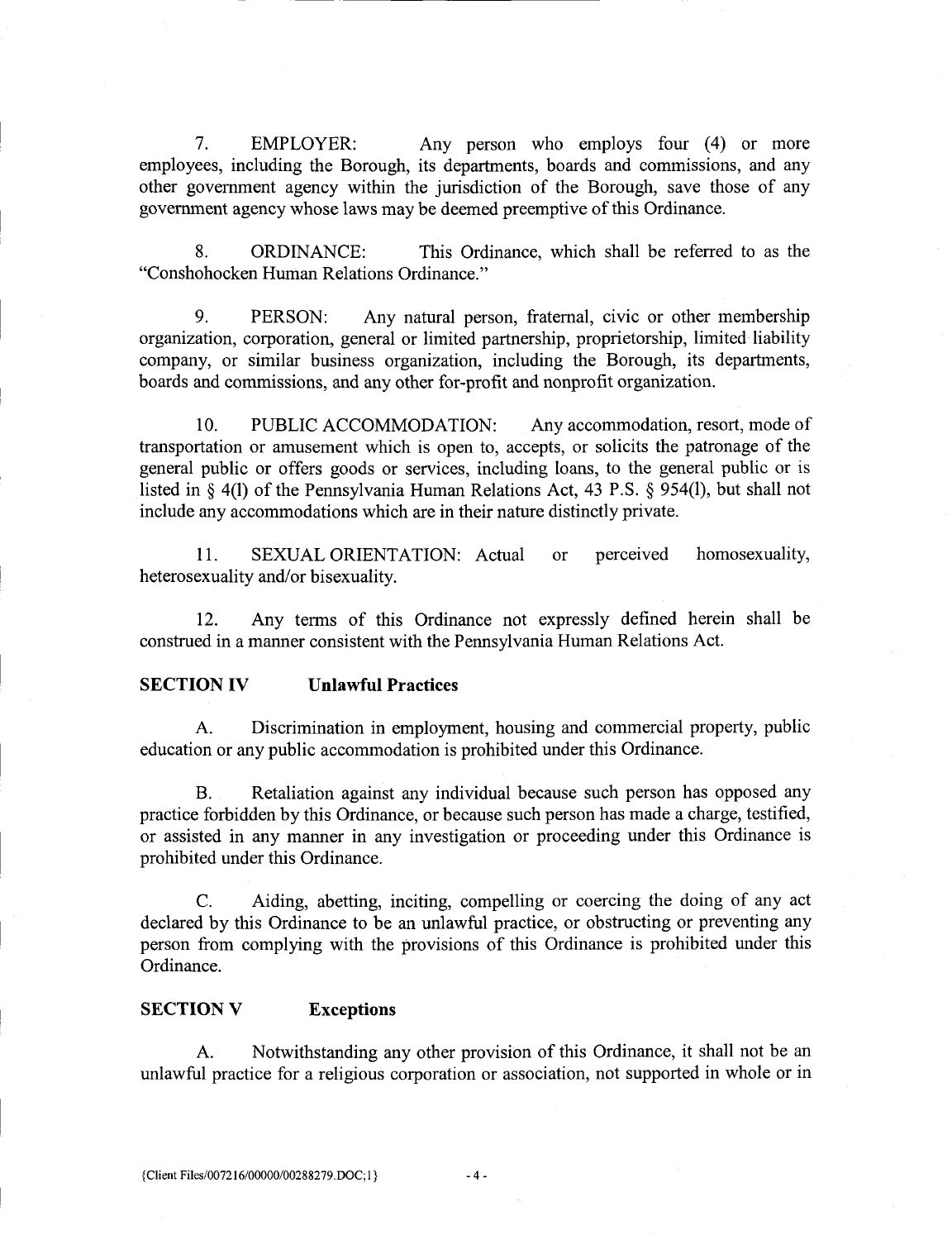part by governmental appropriations, to refuse to hire or employ an individual on the basis of religion or religious belief.

#### SECTION VI Establishment of Human Relations Commission

A. Pursuant to the authority set forth under  $\S$  962.1 of the Pennsylvania A. Pursuant to the authority<br>Human Relations Act, 43 P.S. § 962.1,<br>Commission for the Borough of Co there is hereby established a Human Relations Commission for the Borough of Conshohocken, which shall be known as the Conshohocken Human Relations Commission

B. The Conshohocken Human Relations Commission shall consist of not less than three  $(3)$ , nor more than nine  $(9)$  members, who shall be appointed to terms of three than three (3), nor more than nine (9) members, who shall be appointed to terms of three (3) years by the Borough Council. The terms of the members of the Commission shall be staggered, such that the terms of approximatel staggered, such that the terms of approximately one third  $(1/3)$  of the members of the Commission shall expire each year. All members of the Commission shall be residents or business owners of the Borough of Conshohocken and shall serve without compensation. Members of the Commission shall hold no other Federal, state or local public office, nor shall they hold office in any political party.

C. Borough Council shall, annually, designate one member to serve as Chairperson of the Commission. The Chairperson shall be responsible for coordinating the activities, meetings, and operations of the Commission, as set forth under this Ordinance. The Chairperson shall also report, from time to time, to the President of Council regarding the activities of the Commission

D. Members of the Commission shall, as soon after their appointment as practical, attend such training and education seminars or sessions as deemed necessary to acquaint themselves with the functioning of the Conshohocken Human Relations Commission under this Ordinance, as well as the terms, conditions and provisions of the Pennsylvania Human Relations Act, and the operation of the Pennsylvania Human Relations Commission. Such training and education shall be as directed by the Such training and education shall be as directed by the Chairperson, and shall be performed in conjunction with the state Human Relations Commission

E. The Conshohocken Human Relations Commission shall have all of those powers necessary to execute the duties set forth under this Ordinance, provided that such powers shall not exceed those exercised by the Pennsylvania Human Relations Commission under the Pennsylvania Human Relations Act

F. In addition to the powers delineated in paragraph E, above, the Conshohocken Human Relations Commission shall be charged with the duty to provide public education, promote diversity and inclusion within the Borough, to act as a liaison to community groups and civic organizations and to serve, generally, as a community resource regarding diversity, anti-discriminatio to community groups and civic organizations and to serve, generally, as a community resource regarding diversity, anti-discrimination, and equality of opportunity in all aspects of the common welfare of the Borough.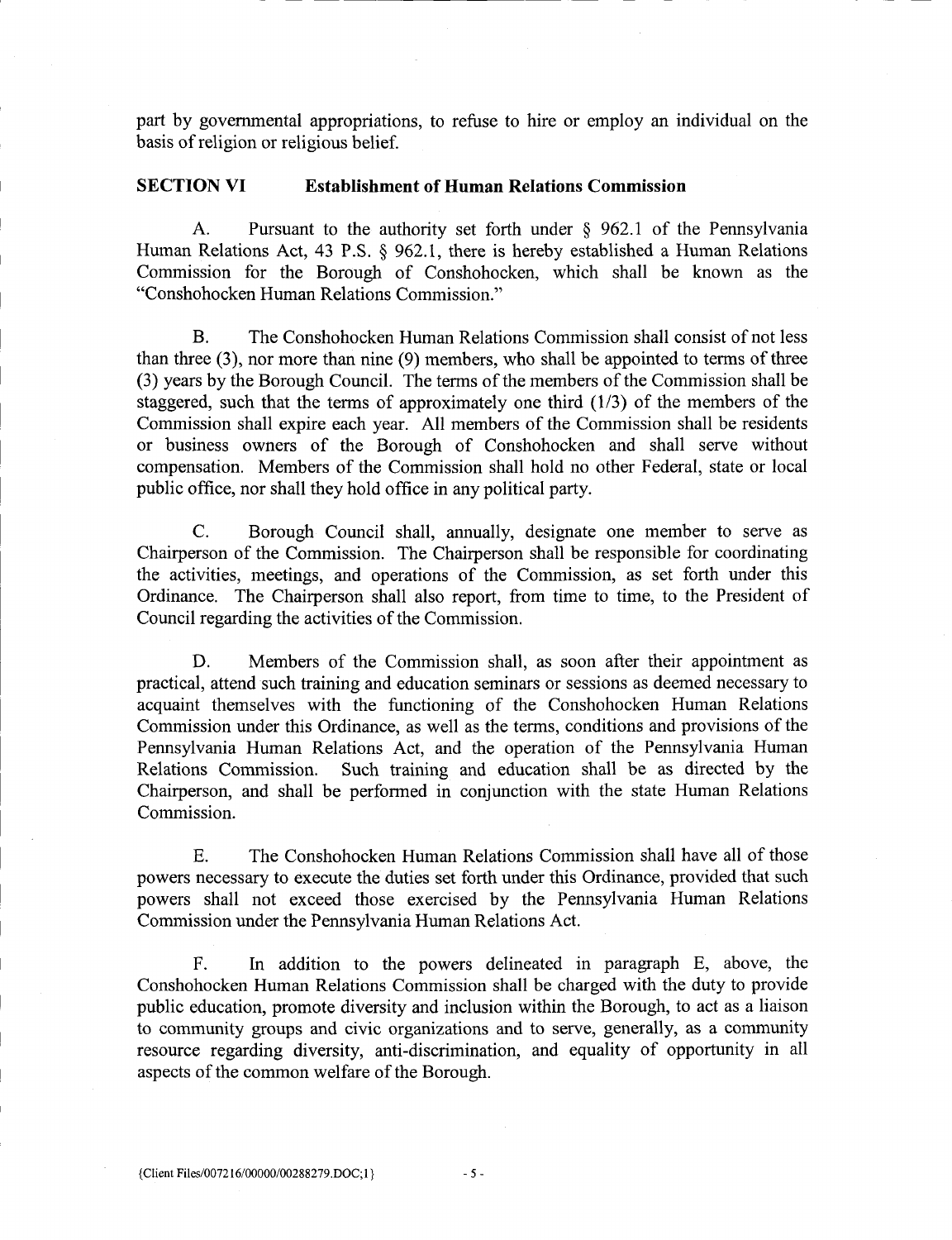G. The Conshohocken Human Relations Commission shall operate within the scope of funds which may be allocated, on an annual basis, by the Borough Council and shall not exceed the annual allocation in any year, except upon prior approval by Borough Council. In adopting this Ordinance, Council hereby expresses its intention that the operation of the Conshohocken Human Relations Commission under this Ordinance shall be supported by volunteers, unpaid staff, and volunteer efforts and shall be as close<br>to "zero-cost" to the Borough as reasonably feasible.

#### SECTION VII Complaint and Procedures for filing Complaints

#### $\mathbf{1}$ . **Complaints**

A. Any person claiming to be aggrieved by a practice which is made unlawful under this Ordinance may make, sign and file a verified complaint, as provided under paragraph B of this Ordinance, alleging violations of this Ordinance. Such complaint shall, at a minimum, contain the following information: make, sign<br>nce, allegir<br>the followi<br>ephone nur<br>person(s);<br>ephone nur<br>alleged to b

- is a minimum, contain the following information:<br>i. The name, telephone number, mailing address and email (if applicable) of the aggrieved The name, telephone number, mailing address and email (if app<br>the aggrieved person(s);<br>The name, telephone number, mailing address and email (if app<br>the person(s) alleged to have committed the prohibited practice;<br>A concis
- ii the aggrieved person(s);<br>The name, telephone number, mailing address and email (if applicable) of the person(s) alleged to have committed the prohibited practice;<br>iii. A concise statement of the facts, including pertinent dates, time, locations,
- people, and acts involved constituting the alleged discriminatory practice;
- iv. If applicable, the address and a description of the dwelling unit involved in the matter complained of
- v. Such other information as may be required by the Commission.

B. Complaints may be filed in person at the office of the Borough Manager, or by mailing such complaints to the Borough offices, to the attention of the Borough Manager or the Chairperson of the Human Relations Commission. All such complaints must be received by the Borough within one hundred eighty (180) days of the occurrence of the last act giving rise to the complaint or such complaint shall be dismissed as untimely

C. The Borough Manager shall transmit all complaints received to the Chairperson of the Commission not later than ten  $(10)$  days of receipt of the complaint. The Borough Manager shall conspicuously mark the face of the complaint with the date the document was first received in the Borough offices

D. The Commission may promulgate forms for use by persons wishing to file a complaint, however, complaints which are prepared without the use of an approved form shall be deemed acceptable under this Ordinance so long as the facts set forth under paragraph "A" of this Section can be clearly determined from the document submitted as a complaint C. The Borough Manage<br>Chairperson of the Commission not 1.<br>The Borough Manager shall conspicu<br>the document was first received in the<br>D. The Commission may ja complaint, however, complaints wh<br>form shall be deemed acceptabl

6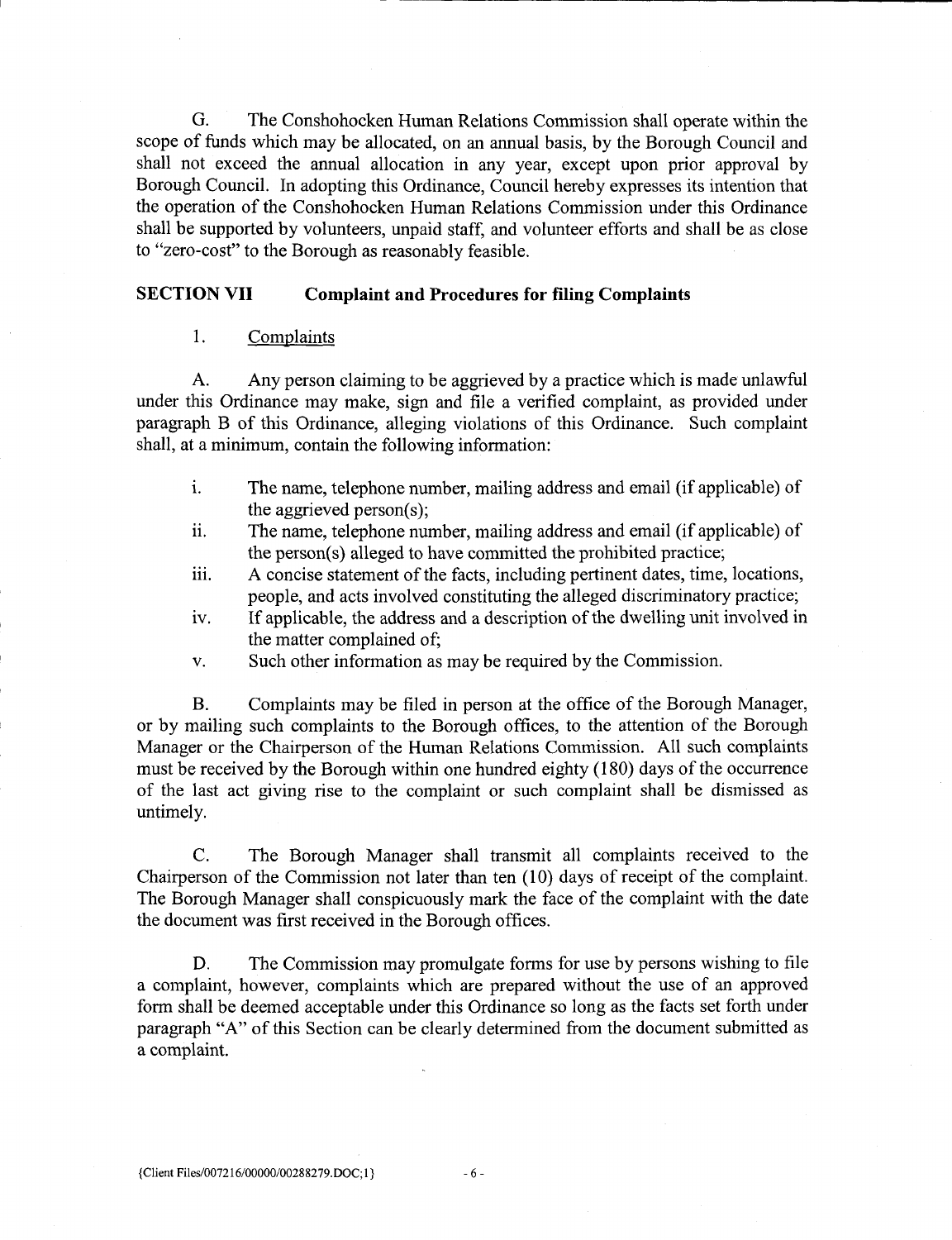E. The Commission may provide for a process by which persons seeking to file a complaint may consult with <sup>a</sup> volunteer or other staff person affiliated with the Commission who is trained to assist the prospective complainant in discerning the facts relevant to the prospective complaint. Such process shall also include referral of additional information to the prospective complainant concerning the content of this Ordinance, the content of the Pennsylvania Human Relations Act, and the availability of the Pennsylvania Human Relations Commission as an additional venue within which the prospective complainant may seek redress when possible

#### 2. Notifications and Answer

- A. Within thirty (30) days of receipt of a complaint, the Commission shall: A. Within thirty (30) days of receipt of a complaint, the Commis<br>i. Send a copy of the complaint to the person(s) charged with a
- ations and Answer<br>thirty (30) days of receipt of a complaint, the Commis<br>copy of the complaint to the person(s) charged with a<br>inatory act or practice under this Ordinance (the "resp discriminatory act or practice under this Ordinance (the "respondent"), together with a copy of this Ordinance
- ii. Send a notice to the complainant, informing them that the complaint has been accepted and processed by the Commission. If the complaint alleges discrimination on a basis proscribed under federal or state law, the Notice shall also inform the complainant of their right to file a complaint with the Pennsylvania Human Relations Commission or the federal Equal<br>Employment Opportunity Commission as well as the U.S. Department of Housing and Urban Development, where applicable.
- iii. The Commission shall notify the Pennsylvania Human Relations Commission of the filing of any complaint that may be deemed to be within the jurisdiction of that Commission, as required under the Human Relations Act The Commission s<br>Commission of the<br>within the jurisdic<br>Relations Act.<br>The Commission<br>the respondent(s) on<br>in order to resolve
- iv. The Commission shall also include a notice to both the complainant and the respondent(s) of their option to elect to proceed to voluntary mediation in order to resolve the matters giving rise to the complaint

within the jurisdict:<br>
Relations Act.<br>
iv. The Commission sl<br>
the respondent(s) of<br>
in order to resolve t<br>
B. The respondent(s)<br>
thirty (30) days of service of<br>
as a complaint. The respondent(s) shall file a written verified answer to the complaint within thirty (30) days of service of the complaint. An answer shall be filed in the same manner as a complaint

#### 3. Mediation and Fact Finding

A. Within thirty (30) days of receipt of an answer to a complaint, or, where no answer is filed, within sixty (60) days of service of the complaint upon the within thirty (3<br>manner as a co.<br>3.<br>A.<br>no answer is respondent(s), respondent(s), the Commission shall proceed in accordance with the following options: manner as a complaint.<br>
3. <u>Mediation and Fact Finding</u><br>
A. Within thirty (30) days of recei<br>
no answer is filed, within sixty (60) days<br>
respondent(s), the Commission shall proceed in<br>
(Client Files/007216/00000/00288279.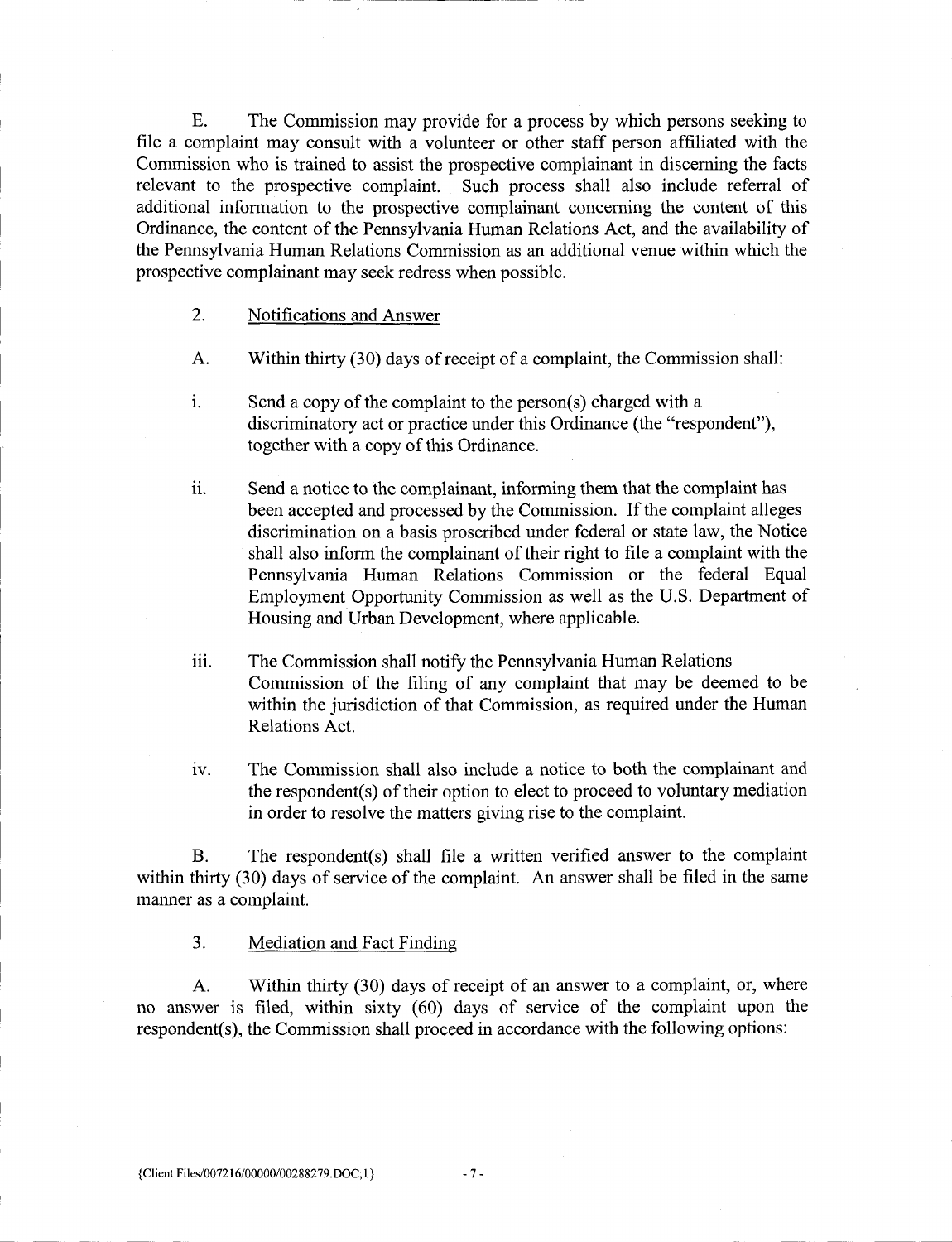In the event that both parties have consented to mediation, under paragraph  $2(A)(iv)$  of this Section, then the Commission shall refer the matter to a recognized alternative dispute resolution service, which same service may be provided through Montgomery County, the Montgomery County Bar Association, or any other professional mediation service provider, or may refer the matter to a licensed member of the Pennsylvania bar, who may be willing to perform service to the Commission as a volunteer mediator. Any costs or expenses which may be associated with the mediation shall be the responsibility of the parties. The parties shall jointly select the mediator, however, the Commission shall retain the authority to select a volunteer mediator in the event the parties have agreed to mediation but cannot jointly agree on a mediator Mediation sessions shall remain private and not otherwise subject to public attendance

ii. In the event that the parties have not jointly agreed to submit the complaint to mediation, then the Commission shall schedule a fact finding conference before a member of the Commission appointed by the Chairperson, at which conference the parties shall be encouraged to present any and all evidence, documents, or other information which they deem relevant to the complaint. The fact finding conference shall be an investigative proceeding, not subject to public participation, and no formal record or transcript of the conference shall be made. The Commissioner presiding over the fact finding conference shall, in addition to considering the relevant evidence presented at the conference, explore the possibility that the parties may reach an amicable resolution to the underlying issues and shall encourage an amicable settlement of the complaint where possible. The Commissioner presiding over the conference shall have discretion to schedule additional conference sessions if the interests of justice or the investigative process demand additional time and/or attention be devoted to the matter subject to the conference

B. The parties shall notify the Commission whether the mediation or fact finding conference, whichever shall have occurred, resulted in an amicable resolution of the complaint. In the event the complaint is resolved, the Commission shall notify the parties that the complaint has been dismissed, and shall record the result of the mediation or fact finding conference in the Notice of dismissal.

C. In the event that the complaint has not been resolved through mediation, the Notice of dismissal shall include a statement that the person aggrieved has a right to pursue the matter in the Court of Common Pleas, the Pennsylvania Human Relations Commission, the Equal Employment Opportunity Commission, or in any such other forum as may be provided under law finding conference, whichever shall have the complaint. In the event the complaint has been disror fact finding conference in the Notice C. In the event that the complexies C. In the event that the complexies the matter in

D. In the event that the complaint has been submitted to a fact finding conference but has not been resolved, the Commissioner presiding over the conference

i

8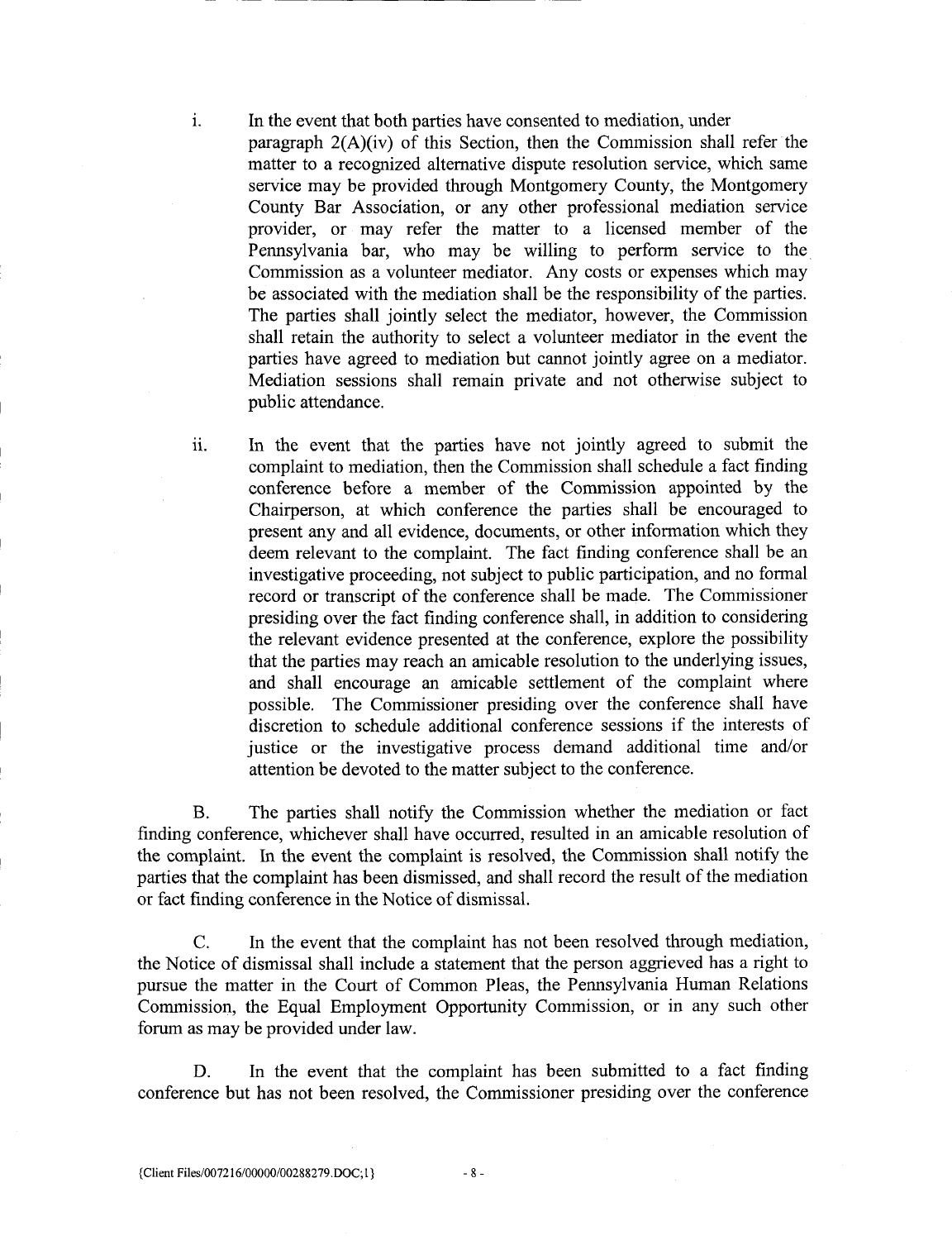shall prepare a Conference Report containing findings of fact as well as a recommended conclusion as to whether the Commissioner finds probable cause that an unlawful discriminatory practice has occurred. The Conference Report shall be completed and circulated to the members of the Commission within thirty  $(30)$  days of the date of the last session of the fact finding conference.

E. Once completed, but in no event later than sixty  $(60)$  days from the final session of the fact finding conference the Conference Report shall be considered at <sup>a</sup> meeting of the Human Relations Commission at which time the Commission shall accept or reject the Conference Report by public vote. If the Conference Report is adopted by the Commission, the parties shall be sent Notice that the complaint is disposed of in accordance with the Conference Report and conclusion of the Commissioner, and that the person aggrieved has a right to pursue the matter in the Court of Common Pleas, the Pennsylvania Human Relations Commission, the Equal Employment Opportunity Commission, or in any such other forum as may be provided under law. A final adopted Conference Report which dismisses <sup>a</sup> complaint as unfounded or not otherwise indicative of an unlawful practice shall be deemed <sup>a</sup> public record under the Right to Know Law

F. In the event that the Commission adopts a Conference Report that finds that probable cause exists to believe that an unlawful discriminatory practice has occurred, the Commission shall provide a copy of the final adopted Conference Report to the Conshohocken Police Department, for further investigation and disposition. In the event such a referral is made, the Conference Report shall remain an investigative document not subject to disclosure under the Right to Know Law

#### SECTION VIII Private Right of Action and Non-limitation of Remedies

A. Any person aggrieved by a violation of this Ordinance shall have a right of action in the Court of Common Pleas of Montgomery County, or any other court of competent jurisdiction, and may recover such remedies for each violation as defined under the Pennsylvania Human Relations Act, and case law interpreting same.

B. The right of action created under this Ordinance may be brought: 1.) upon receipt by the aggrieved person of notice that the Commission has dismissed the complaint, or 2.) if no such notice is received, after one  $(1)$  year from the date of filing of the complaint. If the person aggrieved has received a notice that the Commission has dismissed the complaint, an action under this Ordinance must be brought by the aggrieved person within one (1) year from the date of receipt of such notice, or the action<br>shall be barred as untimely. Equitable principles of waiver, estoppel, and/or tolling may be deemed to apply to the time limitations set forth hereunder dismissed the complaint, an action under t<br>aggrieved person within one (1) year from the shall be barred as untimely. Equitable princip<br>be deemed to apply to the time limitations set f<br>C. Nothing under this Ordinance<br>aggri

C. Nothing under this Ordinance shall be deemed to limit the right of an aggrieved person to recover under any other applicable law or legal theory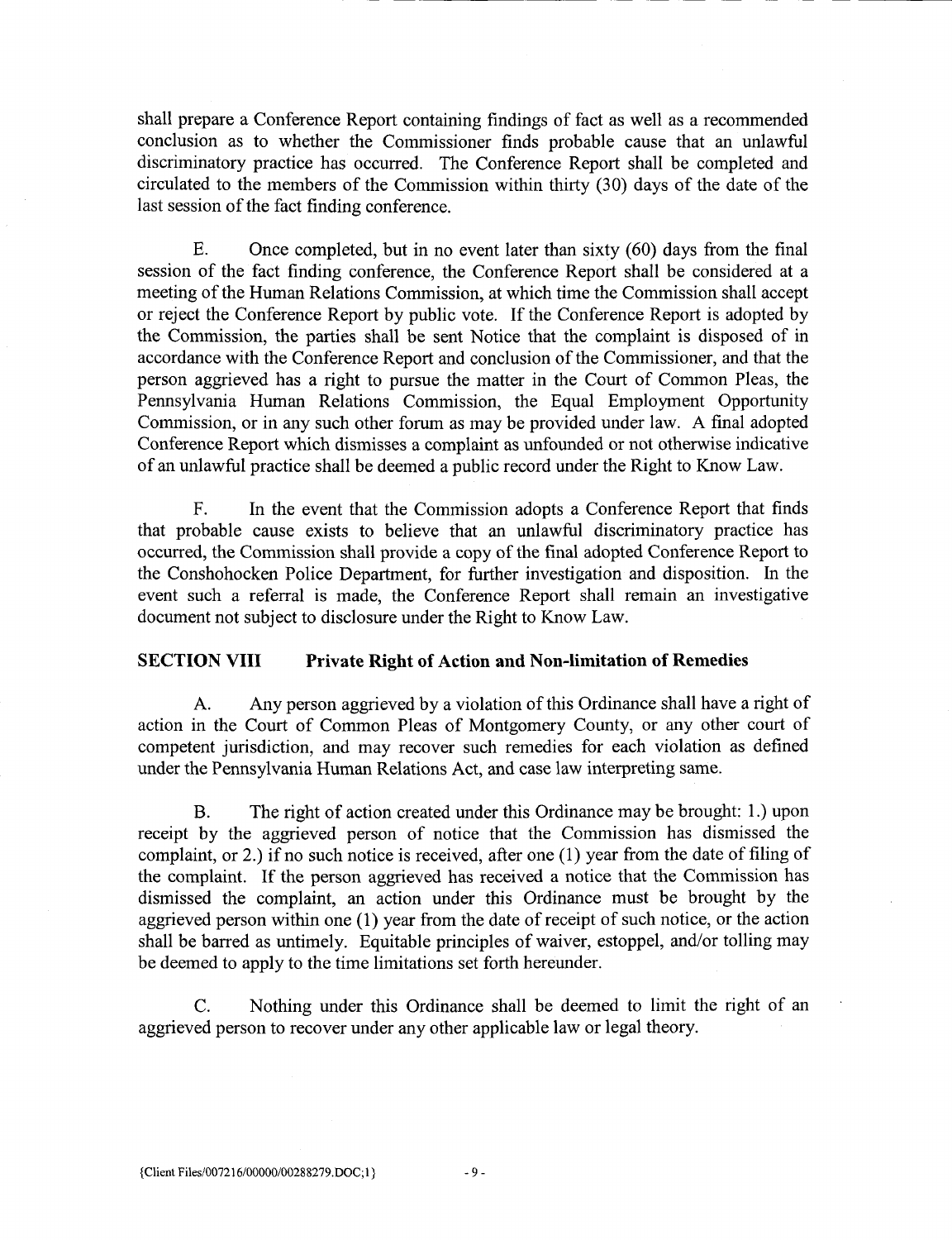#### SECTION IX Multiple Filings

A This Ordinance shall have no jurisdiction over matters which are the subject of pending or prior filings made by an aggrieved person before any state or federal court or agency of competent jurisdiction.

### SECTION X Penalties

Any person who shall violate any provision of Section IV of this Ordinance, or who resists or interferes with any authorized representative of the Borough in the performance of their duties under this Ordinance shall, upon conviction thereof before a Magisterial District Judge, be guilty of a summary offense and sentenced to pay a fine of not less than \$500.00 nor more than  $$1,000.00$ , plus costs, for each event giving rise to a violation under this Ordinance

#### SECTION XI Severability

The terms, conditions and provisions of this Ordinance are hereby declared to be severable, and, should any portion, part or provision of this Ordinance be found by a court of competent jurisdiction to be invalid, unenforceable or unconstitutional, the Borough Council hereby declares its intent that the Ordinance shall have been enacted without regard to the invalid, unenforceable, or unconstitutional portion, part or provision of this Ordinance.

#### SECTION XII Repealer

Any and all other Ordinances or parts of Ordinances in conflict with the terms, conditions and provisions of this Ordinance are hereby repealed to the extent of such irreconcilable conflict

#### SECTION XIII Effective Date

This Ordinance shall be effective ninety (90) days after enactment.